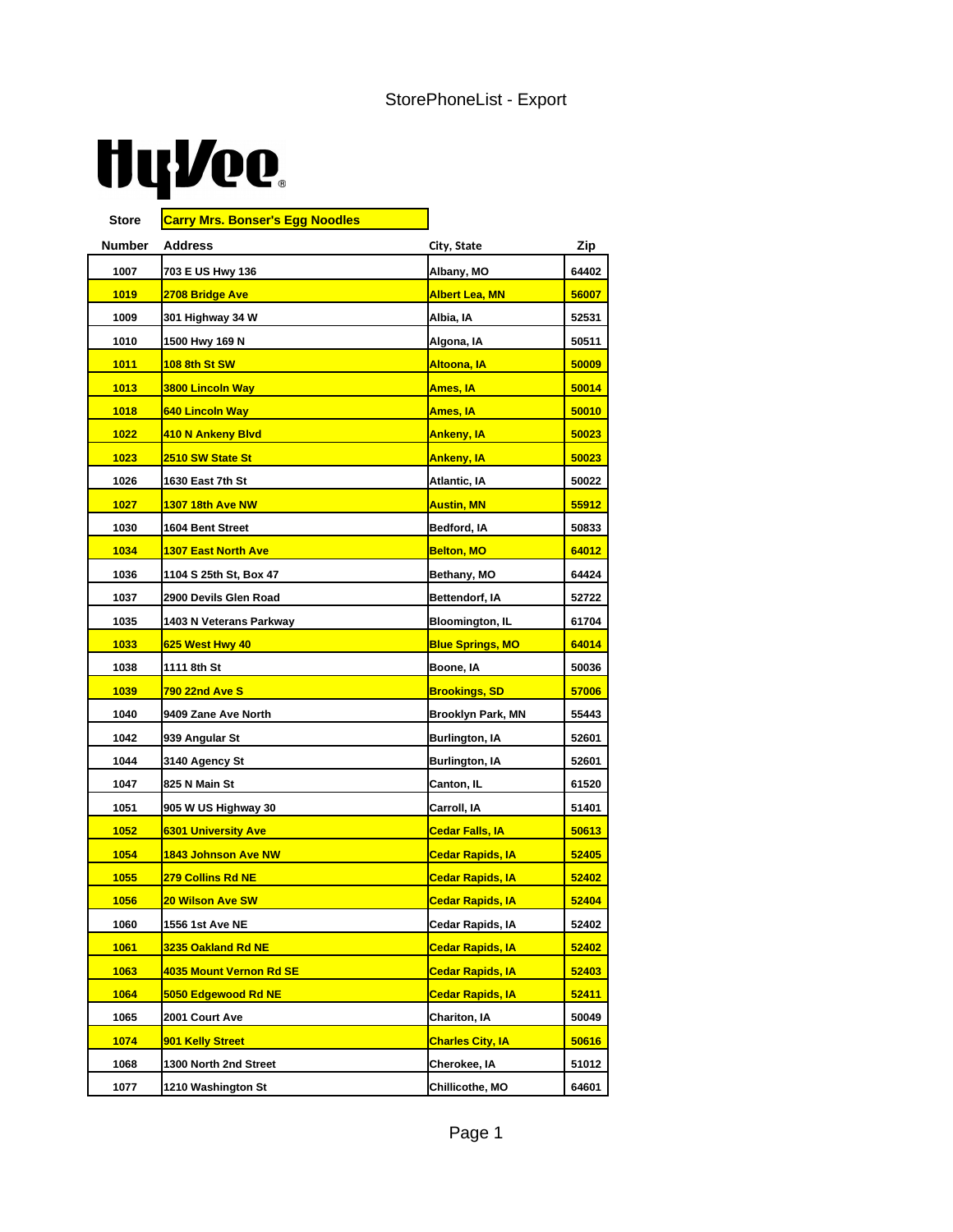| StorePhoneList - Export |  |
|-------------------------|--|
|-------------------------|--|

| 1071        | 1200 South 16th Street           | Clarinda, IA              | 51632        |
|-------------|----------------------------------|---------------------------|--------------|
| 1075        | 901 S 4th St                     | Clinton, IA               | 52732        |
| 1076        | 3100 W Broadway                  | Columbia, MO              | 65203        |
| 1081        | 405 E Nifong Blvd                | Columbia, MO              | 65201        |
| 1082        | 25 Conley Road                   | Columbia, MO              | 65201        |
| 1078        | 3010 23rd St                     | <b>Columbus, NE</b>       | 68601        |
| <b>1080</b> | <u>1914 8th St</u>               | <b>Coralville, IA</b>     | 52241        |
| 1085        | <b>3285 Crosspark Road</b>       | <b>Coralville, IA</b>     | 52241        |
| 1083        | 300 10th St                      | Corning, IA               | 50841        |
| 1089        | 105 E Jackson St                 | Corydon, IA               | 50060        |
| 1090        | 7280 E Point Douglas Rd S        | <b>Cottage Grove, MN</b>  | 55016        |
| 1092        | 2323 West Broadway               | <b>Council Bluffs, IA</b> | 51501        |
| 1101        | <b>1745 Madison Ave</b>          | Council Bluffs, IA        | 51503        |
| 1094        | 22422 Highway 9                  | Cresco, IA                | 52136        |
| 1095        | 600 Sheldon St                   | Creston, IA               | 50801        |
| 1105        | 3019 Rockingham Rd               | Davenport, IA             | 52802        |
| 1106        | 2200 W Kimberly Rd               | Davenport, IA             | 52806        |
| 1107        | 1823 E Kimberly Rd               | Davenport, IA             | 52807        |
| 1108        | 4064 E 53rd St                   | Davenport, IA             | 52807        |
| 1109        | 2351 W Locust St                 | Davenport, IA             | 52804        |
| 1120        | 915 Short St, #107               | Decorah, IA               | 52101        |
| 1124        | 1426 Broadway                    | Denison, IA               | 51442        |
| 1136        | 3330 ML King Jr Parkway          | Des Moines, IA            | 50310        |
| 1138        | 2540 E Euclid Ave                | <b>Des Moines, IA</b>     | 50317        |
| 1142        | 3221 SE 14th St                  | Des Moines, IA            | 50320        |
| 1148        | 4605 Fleur Dr                    | <b>Des Moines, IA</b>     | 50321        |
| <u>1151</u> | 1107 E Army Post Rd              | <b>Des Moines, IA</b>     | 50315        |
| 1155        | 420 Court Ave                    | Des Moines, IA            | 50309        |
| 1159        | 3500 Dodge St                    | Dubuque, IA               | 52003        |
| 1160        | 2395 NW Arterial                 | Dubuque, IA               | 52002        |
| 1162        | 400 S Locust St                  | Dubuque, IA               | 52003        |
| 1163        | 1201 12th Ave SE                 | Dyersville, IA            | 52040        |
| 1165        | <u>1500 Central Park Cmns Dr</u> | Eagan, MN                 | <u>55121</u> |
| 1161        | 1616 Edgington Ave               | Eldora, IA                | 50627        |
| <b>1170</b> | <b>1221 Central Ave</b>          | <b>Estherville, IA</b>    | 51334        |
| <b>1180</b> | <b>1300 W Burlington Ave</b>     | <b>Fairfield, IA</b>      | 52556        |
| 1183        | 907 S State St                   | Fairmont, MN              | 56031        |
| 1177        | 1920 Grant St NW                 | Faribault, MN             | 55021        |
| 1184        | 2920 Fitchrona Rd                | Fitchburg, WI             | 53719        |
| 1190        | 315 US 69                        | Forest City, IA           | 50436        |
| <b>1192</b> | <u>115 S 29th St, Suite A</u>    | <b>Fort Dodge, IA</b>     | 50501        |
| 1202        | 2606 Ave L                       | Fort Madison, IA          | 52627        |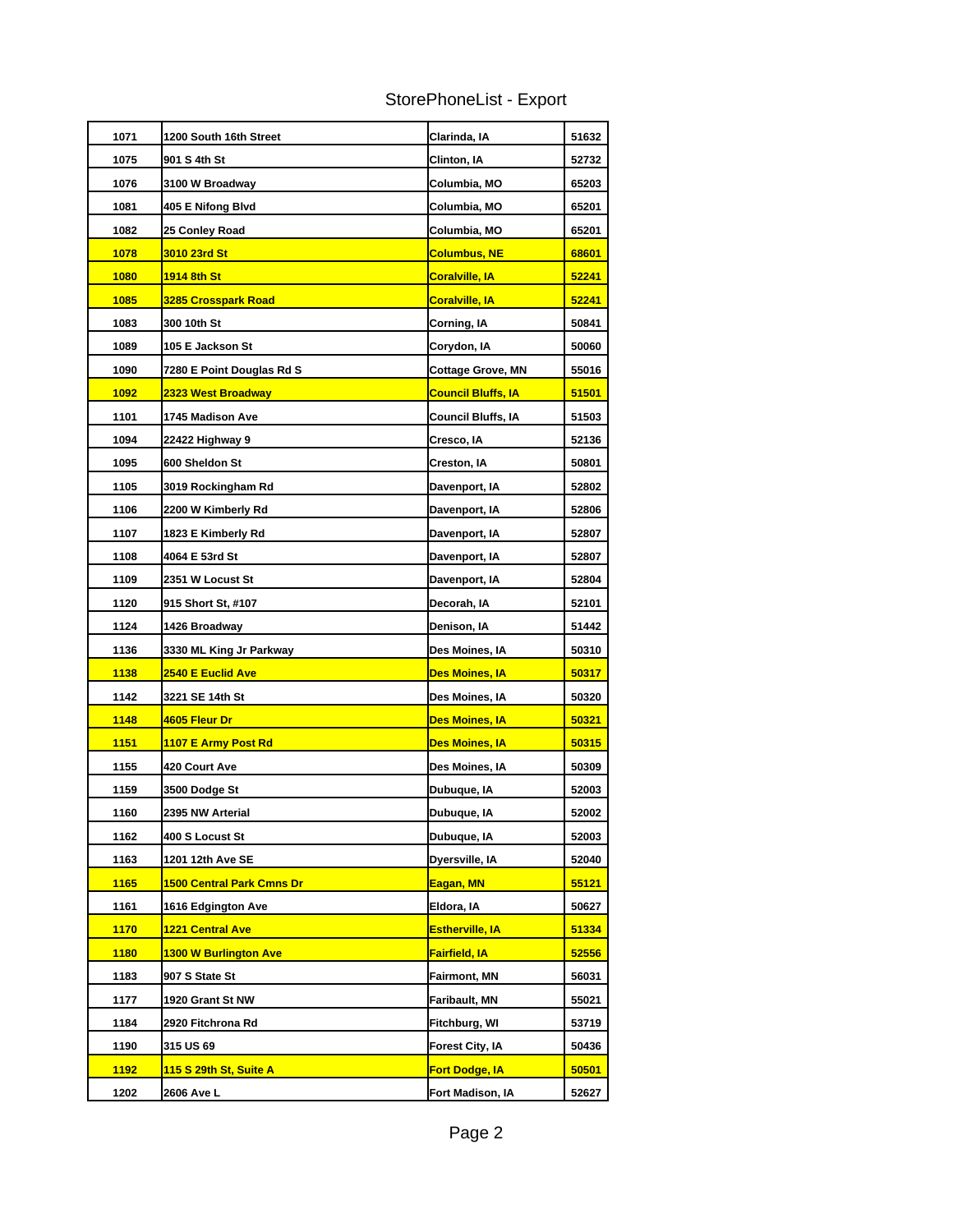| StorePhoneList - Export |  |  |
|-------------------------|--|--|
|-------------------------|--|--|

| 1185        | 840 E 23rd St             | <b>Fremont, NE</b>      | 68025 |
|-------------|---------------------------|-------------------------|-------|
| 1215        | 1975 National Boulevard   | Galesburg, IL           | 61401 |
| 1216        | 2030 E Main St            | Galesburg, IL           | 61401 |
| 1218        | 255 W Hwy 18              | Garner, IA              | 50438 |
| 1219        | 7117 N Prospect           | <b>Gladstone, MO</b>    | 64119 |
| 1220        | 3225 10th St. E           | Glencoe, MN             | 55336 |
|             | 115 Wilmar Ave            | <b>Grand Island, NE</b> | 68803 |
| 1223        | 111 East 2nd Street       | <b>Grant City, MO</b>   | 64456 |
| 1235        | 320 W Street S            | Grinnell, IA            | 50112 |
| 1239        | 808 4th St SE             | Hampton, IA             | 50441 |
| 1241        | 2003 Chatburn Ave         | Harlan, IA              | 51537 |
| 1247        | 611 10th Ave N            | Humboldt, IA            | 50548 |
| 1260        | 1525 E 23rd St S          | <b>Independence, MO</b> | 64055 |
| 1261        | 4545 S Noland Rd          | <b>Independence, MO</b> | 64055 |
| 1271        | 910 N Jefferson           | Indianola, IA           | 50125 |
| 1281        | 1720 Waterfront Dr        | <b>lowa City, IA</b>    | 52240 |
| 1285        | 812 South 1st Ave         | <b>lowa City, IA</b>    | 52245 |
| 1288        | 1125 N Dodge St           | Iowa City, IA           | 52245 |
| 1295        | 632 S Oak St              | <u>Iowa Falls, IA</u>   | 50126 |
| 1297        | 106 W Washington St Ste 1 | Jefferson, IA           | 50129 |
| 1303        | 3721 W Truman Blvd        | Jefferson City, MO      | 65109 |
| 1318        | 5750 Merle Hay Rd, Box 9  | Johnston, IA            | 50131 |
| 1320        | 8301 N Saint Clair Ave    | <b>Kansas City, MO</b>  | 64151 |
| 1321        | 207 NE Englewood Rd       | <b>Kansas City, MO</b>  | 64118 |
| 1322        | 5330 NW 64th St           | <b>Kansas City, MO</b>  | 64151 |
| 1323        | 5212 3rd Ave              | Kearney, NE             | 68845 |
| 1324        | 3111 Main St              | Keokuk, IA              | 52632 |
| 1335        | 500 N Baltimore           | Kirksville, MO          | 63501 |
| 1353        | 809 W Rock Island St      | <u>Knoxville, IA</u>    | 50138 |
| 1356        | 16150 Pilot Knob Rd       | Lakeville. MN           | 55044 |
| 1376        | 720 E Main St             | Lamoni, IA              | 50140 |
| 1377        | 3504 Clinton Parkway      | Lawrence, KS            | 66047 |
| <b>1380</b> | <b>301 NE Rice Road</b>   | <b>Lees Summit, MO</b>  | 64086 |
| <b>1381</b> | 310 SW Ward Rd            | <b>Lees Summit, MO</b>  | 64081 |
| 1382        | 1201 12th Ave SW          | LeMars, IA              | 51031 |
| 1383        | 13400 W 87th Parkway      | Lenexa, KS              | 66215 |
| 1389        | 1004 W 1st, Box 420       | Leon, IA                | 50144 |
| 1384        | <b>109 N Blue Jay Dr</b>  | <b>Liberty, MO</b>      | 64068 |
| 1385        | 5010 O St                 | <b>Lincoln, NE</b>      | 68510 |
| 1386        | 1601 North 84th St        | <b>Lincoln, NE</b>      | 68505 |
| 1387        | 5020 N 27th St            | <u>Lincoln, NE</u>      | 68521 |
| <b>1388</b> | 6001 Village Dr           | <b>Lincoln, NE</b>      | 68516 |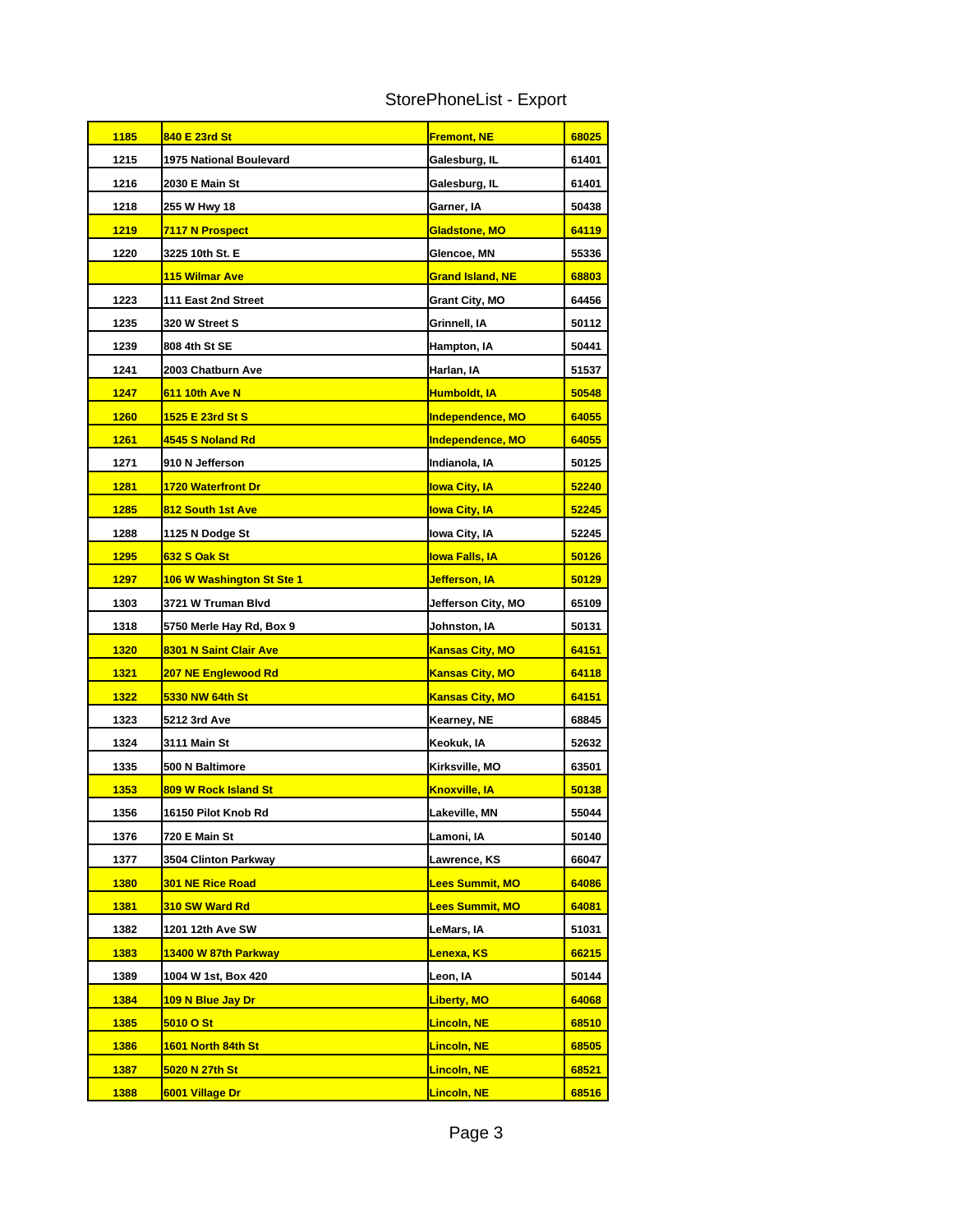| StorePhoneList - Export |  |  |
|-------------------------|--|--|
|-------------------------|--|--|

| <b>1390</b> | <u>7151 Stacy Lane</u>           | <u>Lincoln, NE</u>      | 68516 |
|-------------|----------------------------------|-------------------------|-------|
| 1420        | 1600 E Jackson St                | Macomb, IL              | 61455 |
| 1391        | 3801 E Washington                | Madison, WI             | 53704 |
| 1392        | 675 S Whitney Way                | <b>Madison, WI</b>      | 53711 |
| 1398        | <b>601 Third Place</b>           | Manhattan, KS           | 66502 |
| 1393        | 410 S Riverfront Dr              | <u> Mankato, MN</u>     | 56001 |
| 1394        | 2010 Adams St                    | Mankato, MN             | 56001 |
| 1401        | 18755 70th Way North             | <b>Maple Grove, MN</b>  | 55311 |
| 1396        | 3600 Business Hwy 151 E          | Marion, IA              | 52302 |
| 1400        | 900 E Main Street                | <b>Marshall, MN</b>     | 56258 |
| 1403        | 802 S Center St                  | <u>Marshalltown, IA</u> | 50158 |
| 1406        | 1217 S Main St                   | Maryville, MO           | 64468 |
| <b>1410</b> | <u>2400 4th St SW</u>            | <b>Mason City, IA</b>   | 50401 |
| 1413        | 551 S Illinois Ave               | <b>Mason City, IA</b>   | 50401 |
| 1415        | 201 10th Ave W                   | Milan, IL               | 61264 |
| 1422        | 6655 Martway St                  | <b>Mission, KS</b>      | 66202 |
| 1416        | <b>4218 Avenue of the Cities</b> | Moline, IL              | 61265 |
| 1418        | 750 42nd Ave Dr                  | Moline, IL              | 61265 |
| 1417        | 402 S Hayes St                   | Mt. Ayr, IA             | 50854 |
| 1433        | 1700 E Washington St             | Mt. Pleasant, IA        | 52641 |
| 1437        | 2400 2nd Ave                     | Muscatine, IA           | 52761 |
| 1439        | 8200 42nd Ave N                  | New Hope, MN            | 55427 |
| 1441        | 2015 S Broadway St               | <u>New Ulm, MN</u>      | 56073 |
| 1449        | 1501 1st Ave E                   | Newton, IA              | 50208 |
| 1460        | <u>120 E Norfolk Ave</u>         | <u>Norfolk, NE</u>      | 68701 |
| 1461        | 2107 Taylor Ave                  | Norfolk, NE             | 68701 |
| 1462        | 7180 10th St North               | Oakdale, MN             | 55128 |
| 1459        | 1345 S Frederick Ave             | Oelwein, IA             | 50662 |
| 1463        | 14955 W 151st St                 | <u> Olathe, KS</u>      | 66062 |
| 1464        | 18101 W 119th St                 | Olathe, KS              | 66061 |
| 1465        | 5150 Center St                   | <u>Omaha, NE</u>        | 68106 |
| 1466        | 14591 Stony Brook Blvd           | <u>Omaha, NE</u>        | 68137 |
| 1469        | 8809 W Center Rd                 | Omaha, NE               | 68124 |
| 1467        | 10808 Fort St                    | Omaha, NE               | 68164 |
| 1470        | 7910 Cass St                     | Omaha, NE               | 68114 |
| 1535        | 9707 Q St                        | <mark>Omaha, NE</mark>  | 68127 |
| 1471        | 747 N 132nd St                   | <mark>Omaha, NE</mark>  | 68154 |
| 1472        | 17810 Welch Plaza                | <u>Omaha, NE</u>        | 68135 |
| 1474        | <u>3410 N 156th St</u>           | <u>Omaha, NE</u>        | 68116 |
| 1478        | 1000 S 178th St                  | Omaha, NE               | 68118 |
| 1475        | 929 Highway D                    | Osage Beach, MO         | 65065 |
| 1473        | <b>510 W McLane St</b>           | Osceola, IA             | 50213 |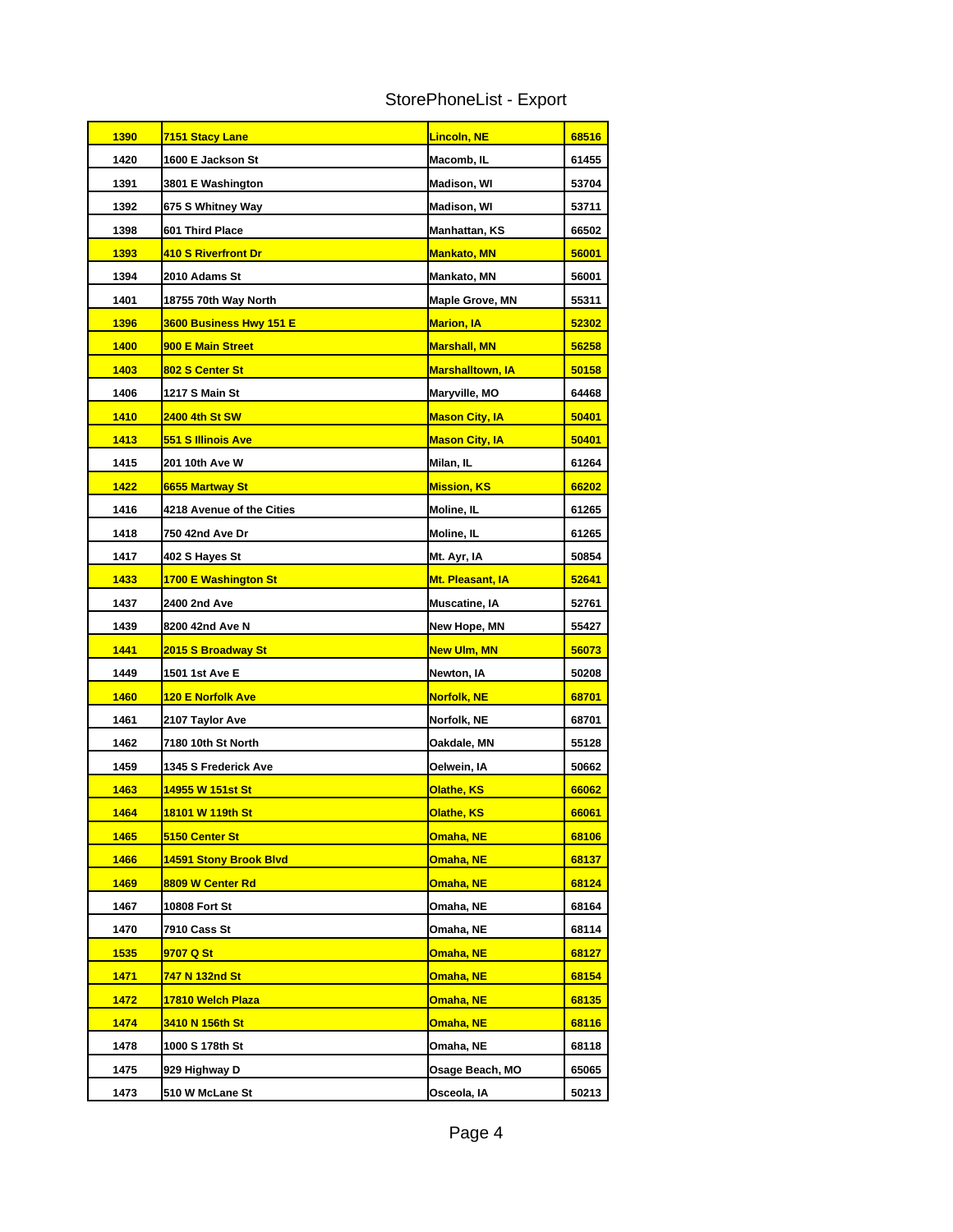| StorePhoneList - Export |  |  |
|-------------------------|--|--|
|-------------------------|--|--|

| 1481        | 110 S D Street              | <u>Oskaloosa, IA</u>       | 52577 |
|-------------|-----------------------------|----------------------------|-------|
| 1504        | <b>1025 N Quincy Ave</b>    | Ottumwa, IA                | 52501 |
| 1505        | <b>2453 N Court</b>         | <mark>Ottumwa, IA</mark>   | 52501 |
| 1508        | 8501 W 95th St              | <b>Overland Park, KS</b>   | 66212 |
| 1509        | 8900 W 135 St               | <b>Overland Park, KS</b>   | 66221 |
| 1511        | 1620 S Cedar Ave            | Owatonna, MN               | 55060 |
| 1514        | 11650 S 73rd St             | <b>Papillion, NE</b>       | 68046 |
| 1516        | 118 SE 9th St               | Pella, IA                  | 50219 |
| 1519        | 4125 N Sheridan Rd Unit20   | Peoria, IL                 | 61614 |
| 1520        | 7610 N Orange Prairie Rd    | Peoria, IL                 | 61615 |
| 1522        | 1215 141st St               | Perry, IA                  | 50220 |
| 1525        | 1651 Midtown Rd             | Peru, IL                   | 61354 |
| <b>1527</b> | <u>16418 Westside Drive</u> | <u> Plattsmouth, NE</u>    | 68048 |
| 1530        | 4815 Maple Dr               | Pleasant Hill, IA          | 50327 |
| 1531        | 16705 County Road 24        | Plymouth, MN               | 55446 |
| 1532        | 7620 State Line Rd          | <b>Prairie Village, KS</b> | 66208 |
| 1533        | <b>1400 Harrison St</b>     | Quincy, IL                 | 62301 |
| 1534        | 3700 Broadway St            | Quincy, IL                 | 62305 |
| 1542        | 9400 E 350 Highway          | Raytown, MO                | 64133 |
| 1544        | 1605 N Broadway St          | Red Oak, IA                | 51566 |
| 1545        | 3505 Bottineau Blvd         | Robbinsdale, MN            | 55422 |
| 1547        | <b>500 Crossroads Dr SW</b> | <b>Rochester, MN</b>       | 55902 |
| 1548        | <u>500 37th St NW</u>       | <u>Rochester, MN</u>       | 55901 |
| 1555        | <b>1315 6th St NW</b>       | <b>Rochester, MN</b>       | 55901 |
| <b>1556</b> | 4221 W Circle Dr NW         | <u>Rochester, MN</u>       | 55901 |
| 1549        | 2930 18th Ave               | Rock Island, IL            | 61201 |
| 1559        | 6150 Egan Dr                | Savage, MN                 | 55378 |
| 1562        | 1451 Adams St South         | <b>Shakopee, MN</b>        | 55379 |
| <b>1560</b> | 13550 W 63rd St             | <u>Shawnee, KS</u>         | 66216 |
| 1573        | 1989 Park St                | <u>Sheldon, IA</u>         | 51201 |
| 1619        | 500 S Fremont St            | Shenandoah, IA             | 51601 |
| 1600        | 2001 5th St                 | Silvis, IL                 | 61282 |
| 1622        | 1951 S Main Ave             | Sioux Center, IA           | 51250 |
| <b>1610</b> | <b>2827 Hamilton Blvd</b>   | <b>Sioux City, IA</b>      | 51104 |
| 1614        | 4500 Sergeant Rd            | Sioux City, IA             | 51106 |
| 1615        | 3301 Gordon Dr              | Sioux City, IA             | 51105 |
| 1624        | 1601 S Sycamore Ave         | Sioux Falls, SD            | 57110 |
| <b>1631</b> | <u>4101 S Louise Ave</u>    | <b>Sioux Falls, SD</b>     | 57106 |
| 1632        | 3000 S Minnesota Ave        | Sioux Falls, SD            | 57105 |
| 1633        | 1900 S Marion Rd            | <b>Sioux Falls, SD</b>     | 57106 |
| 1637        | 3020 E 10th St              | Sioux Falls, SD            | 57103 |
| 1638        | 1231 E 57th St              | <b>Sioux Falls, SD</b>     | 57108 |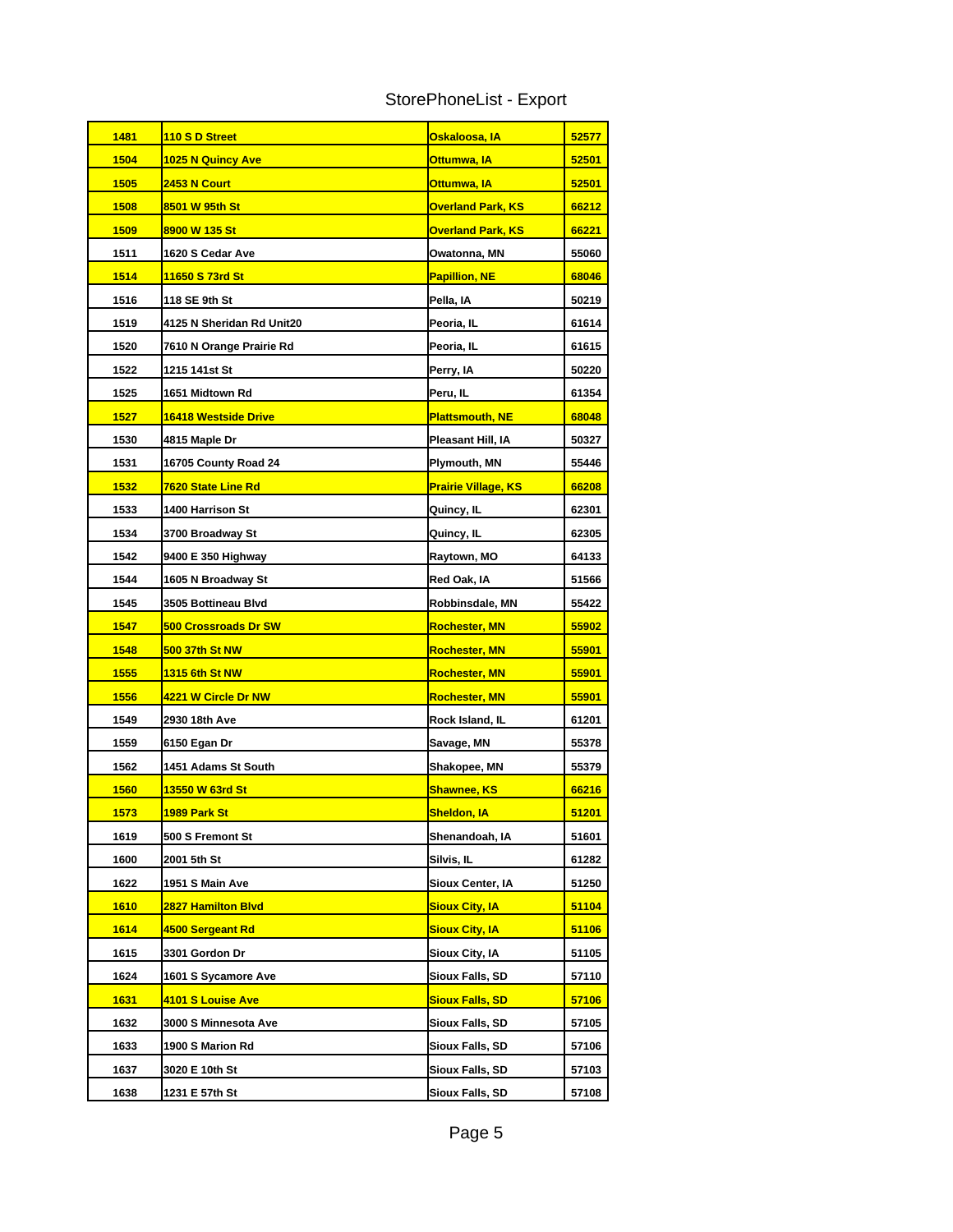| StorePhoneList - Export |  |  |
|-------------------------|--|--|
|-------------------------|--|--|

| 1639        | 2700 W 10th St<br>Sioux Falls, SD |                            | 57104 |
|-------------|-----------------------------------|----------------------------|-------|
| 1620        | 2501 Cornhusker Dr                | South Sioux City, NE       | 68776 |
| 1636        | 819 Grand Ave                     | <b>Spencer, IA</b>         | 51301 |
| 1628        | 1500 18th St                      | Spirit Lake, IA            | 51360 |
| 1643        | 8155 Highway 65 NE                | Spring Lake Park, MN       | 55432 |
| 1640        | 2115 S Macarthur Blvd             | Springfield, IL            | 62704 |
| 1641        | 1720 West Battlefield Rd          | Springfield, MO            | 65807 |
| 1552        | 201 N Belt Hwy                    | St. Joseph, MO             | 64506 |
| 1634        | 1250 Lake Ave                     | <b>Storm Lake, IA</b>      | 50588 |
| 1642        | 2700 Dekalb Ave                   | Sycamore, IL               | 60178 |
| 1650        | 110 Chestnut St                   | Tarkio, MO                 | 64491 |
| 1658        | 2951 SW Wanamaker Rd              | Topeka, KS                 | 66614 |
| 1667        | 1617 E 9th St                     | Trenton, MO                | 64683 |
| 1689        | 2525 Main Street                  | Unionville, MO             | 63565 |
| 1759        | 8701 Douglas Ave                  | <b>Urbandale, IA</b>       | 50322 |
| 1820        | 525 W Cherry St                   | <b>Vermillion, SD</b>      | 57069 |
| 1825        | 911 S K Ave                       | Vinton, IA                 | 52349 |
| 1850        | 528 Highway 1 S                   | Washington, IA             | 52353 |
| 1860        | 2834 Ansborough Ave               | Waterloo, IA               | 50701 |
| 1863        | 2181 Logan Ave                    | Waterloo, IA               | 50703 |
| 1866        | 1422 Flammang Dr                  | <mark>Waterloo, IA</mark>  | 50702 |
| 1871        | <b>1320 9th Ave SE</b>            | Watertown, SD              | 57201 |
| 1873        | 1005 E Hickman Rd                 | <u>Waukee, IA</u>          | 50263 |
| 1874        | 819 11th Ave SW                   | Waukon, IA                 | 52172 |
| 1872        | 1311 4th St SW                    | Waverly, IA                | 50677 |
| 1875        | 823 2nd St                        | <b>Webster City, IA</b>    | 50595 |
| 1887        | <u>1700 Valley West Dr</u>        | <u>West Des Moines, IA</u> | 50266 |
| 1888        | <b>1990 Grand Ave</b>             | <u>West Des Moines, IA</u> | 50265 |
| 1889        | 1725 Jordan Creek Pkwy            | West Des Moines, IA        | 50266 |
| <b>1890</b> | 555 S 51st St                     | <b>West Des Moines, IA</b> | 50265 |
| 1892        | 192 10th St                       | <mark>Windom, MN</mark>    | 56101 |
| 1895        | <b>7101 University Ave</b>        | <b>Windsor Heights, IA</b> | 50324 |
| 1896        | 1475 Service Dr                   | Winona, MN                 | 55987 |
| 1898        | 923 N 1st St                      | Winterset, IA              | 50273 |
| 1897        | 1235 Oxford St, Box 489           | Worthington, MN            | 56187 |
| 1899        | 2100 Broadway                     | <b>Yankton, SD</b>         | 57078 |